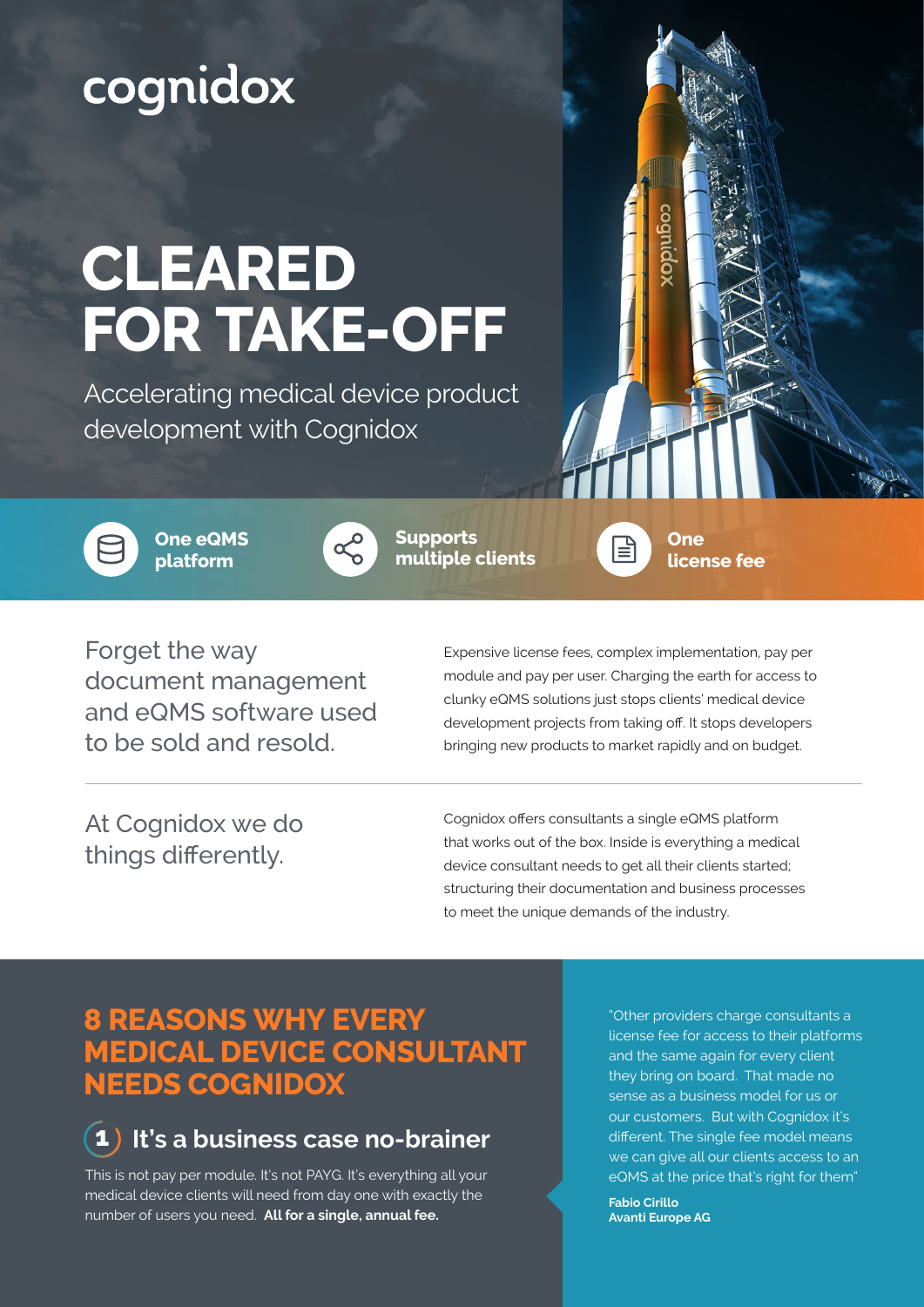#### **8 REASONS WHY EVERY MEDICAL DEVICE CONSULTANT NEEDS COGNIDOX cont.**

#### 'Limited Access **2** Partners' - is a unique offering

Cognidox's 'Limited Access Partners' (LAP) feature is a unique offering in the market. It lets you set up as many developer clients as you need on a single platform. You won't be charged additional fees every time you bring a new client on board. Each client has secure, individual access to their own eQMS and you can manage each of them individually through your master account.

#### It's a complete platform from day 1 **3**

Cognidox is a DMS, QMS and BMS out of the box with LMS tools included. You won't be charged extra to access a new module or advanced functionality like e-signatures.

#### 4) It's fast to set up

There are preloaded templates for many of your BMS and QMS needs that can be easily adapted to fit the way each of your clients' work. Don't get bogged down changing your process to fit the template.

You can migrate your way of setting up clients directly to Cognidox. It offers you the ultimate flexibility to cherry-pick the features you require to meet your client's needs and help them focus on their goals.

### **5**

#### It's a secure solution

Cognidox is ISO27001 certified. All the LAP functionality keeps each client's data, documentation, and IP separate and secure. Data is encrypted both in the system and in transmission.

#### Training materials and LMS tools come as standard **6**

The system comes with video and text guides that our clients love. They are accessible to all their workers through the platform and really easy to understand. This ensures training is consistent, effective, and always available whenever you need it, for onboarding and continual improvement. It also automates training self-certification on documentation created in the system. These are important parts of any LMS.



#### $\overline{7}$  It offers an ISO 13485 framework

Cognidox offers a graphical framework that maps to ISO 13485 with preconfigured processes and forms to help you meet the standard. CAPA, change requests, OFI's, non-conformance, and complaints come as standard. But these templates can be adapted at will to reflect the unique way each client needs to build their product and operate their business.

**8**

#### It's primed for growth

Cognidox's unique business model helps consultants and their customers grow and scale rapidly. With the ability to right-size to each of your clients needs, you can set up a flexible eQMS framework that can grow and become more robust as their compliance needs ramp up. Cognidox can accelerate the time scale for product delivery and increase profitability by supporting more projects that are optimised for success.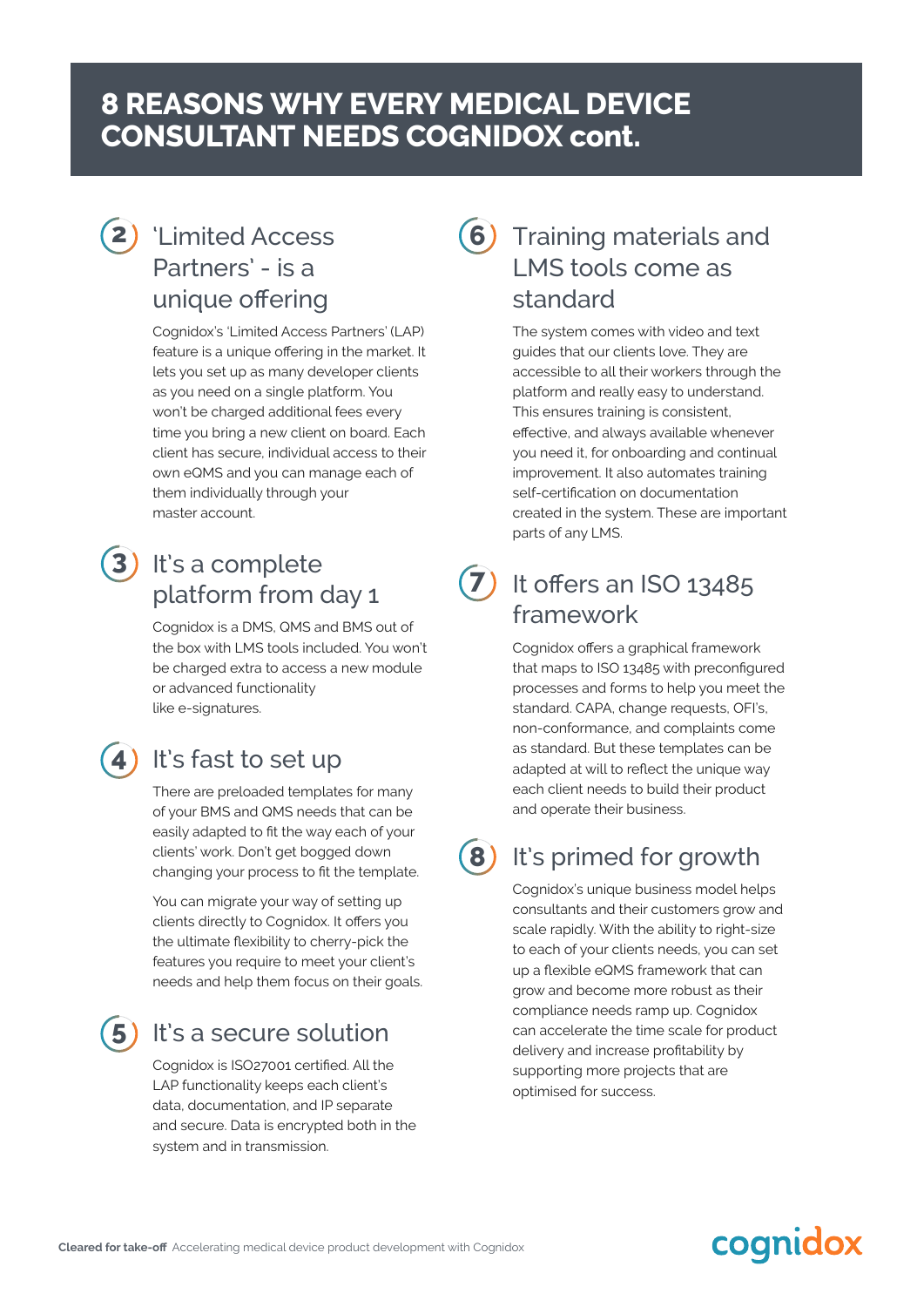

#### CASE STUDY

## **WHY AVANTI EUROPE PARTNERS WITH COGNIDOX**



#### Avanti Europe is a specialist consultancy for the life science industry.

They support medical device and combination product projects with flexible tailor-made solutions to help companies in every stage of the development lifecycle as they bring new products to market.

Avanti are using Cognidox and their Limited Access Partner features to give their clients bespoke, early access to the robust document management, BMS and eQMS tools that will be vital for their commercial journey.

#### Delivering a BMS, QMS, LMS tools & Extranet all in one platform

Few systems can boast they give access to a BMS, QMS and LMS tools from day one. It's this approach that gives Avanti the competitive edge when supporting the fast-growing medical device and pharma companies they work with. It means they have all the tools to power their growth from the very start of their journey, with no hidden costs to ambush them along the way. It puts process and documentation at the heart of the way they work, but keeps them focused on delivery:

**"**

"Our Extranet feature allows a company to link to their eQMS from anywhere, making it an extension of the way each company 'does things' as a business. Their business management structures and processes are easily accessed by all their workers and future auditors," says Joe Byrne CEO at Cognidox

"The BMS drives good business practice and the LMS tools are available from the start", he continues "On top of this, we can demonstrate to auditors (through graphics and video) how they share knowledge internally and train their workers according to the requirements of ISO 13485. This makes product approval as smooth as possible."

## cognidox